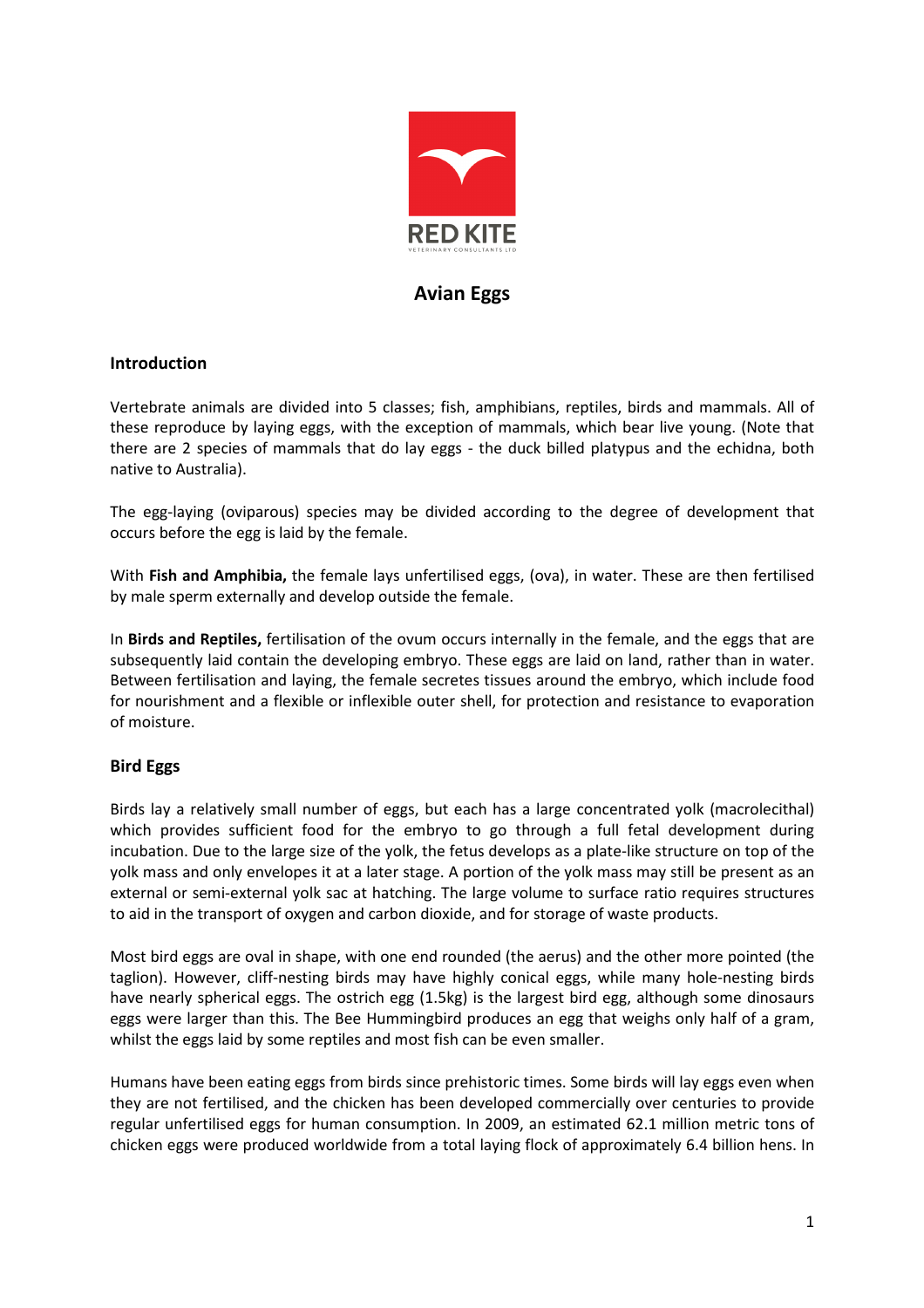the UK we eat 30 million eggs a day – approximately 1 egg every other day per person. In addition to these, the eggs of many other bird species are also eaten.

There are many cultural traditions associated with eggs, and decorated ostrich eggs have been found dating back 60,000 years in Egypt. The decoration of eggs for Easter and other festivals is common, whilst eggs also have a long history of being used as a mild form of protest.

### Chick Embryos as a Research Model

The developing chicken in the egg is first described by Aristotle, around 350 BCE. He opened chicken eggs at various time points of incubation and noted how the organism changed over time, recognising significant similarities between human and chicken development, and deducing the role of the placenta and umbilical cord in the human.

Chick embryo research in the 16th century significantly modernised ideas about human physiology. Various scientists used the chick embryo to demonstrate tissue differentiation, disproving the widely held belief of the time that organisms are "pre-formed" in their adult version and only grow larger during development. Distinct tissue areas were recognized that grew and gave rise to specific structures, including the blastoderm. Harvey also closely watched the development of the heart and blood and was the first to note the directional flow of blood between veins and arteries. The relatively large size of the chick embryo as a model organism allowed scientists during this time to make these significant observations without the help of a microscope.

Expanding use of the microscope unveiled the developing chick for close-up examination. By cutting a hole in the eggshell and covering it with another piece of shell, scientists were able to look directly into the egg while it continued to develop without dehydration. Soon studies of the developing chick identified the three embryonic germ layers: ectoderm, mesoderm and endoderm, giving rise to the field of embryology.

Host versus graft response was first described in the chick embryo. James Murphy (1914) found that rat tissues that could not grow in adult chickens survived in the developing chick, because the immune system of the chick is not functional until about day 14 of incubation.

In 1931, Ernest Goodpasture and Alice Woodruff developed a new technique that used chicken eggs to propagate a pox virus. The chick embryo was then used to isolate the mumps virus for vaccine development and subsequently the development of vaccines against influenza, chicken pox, smallpox, yellow fever, typhus and other diseases.

The ability of chick embryonic nerves to infiltrate a mouse tumor suggested to Rita Levi-Montalcini that the tumor must produce a diffusible growth factor (1952). She identified Nerve Growth Factor (NGF) leading to the discovery of a large family of growth factors, which are key regulators during normal development and disease processes including cancer.

The chick embryo is a unique model that overcomes many limitations to studying the biology of cancer in vivo. Because the chick embryo is naturally immuno-deficient, the chorioallantoic membrane, a well-vascularized extra-embryonic tissue located underneath the eggshell, readily supports the engraftment of both normal and tumor tissues. It has a successful history as a biological platform for the molecular analysis of cancer, including viral oncogenesis, carcinogenesis, tumor xenografting, tumor angiogenesis, and cancer metastasis.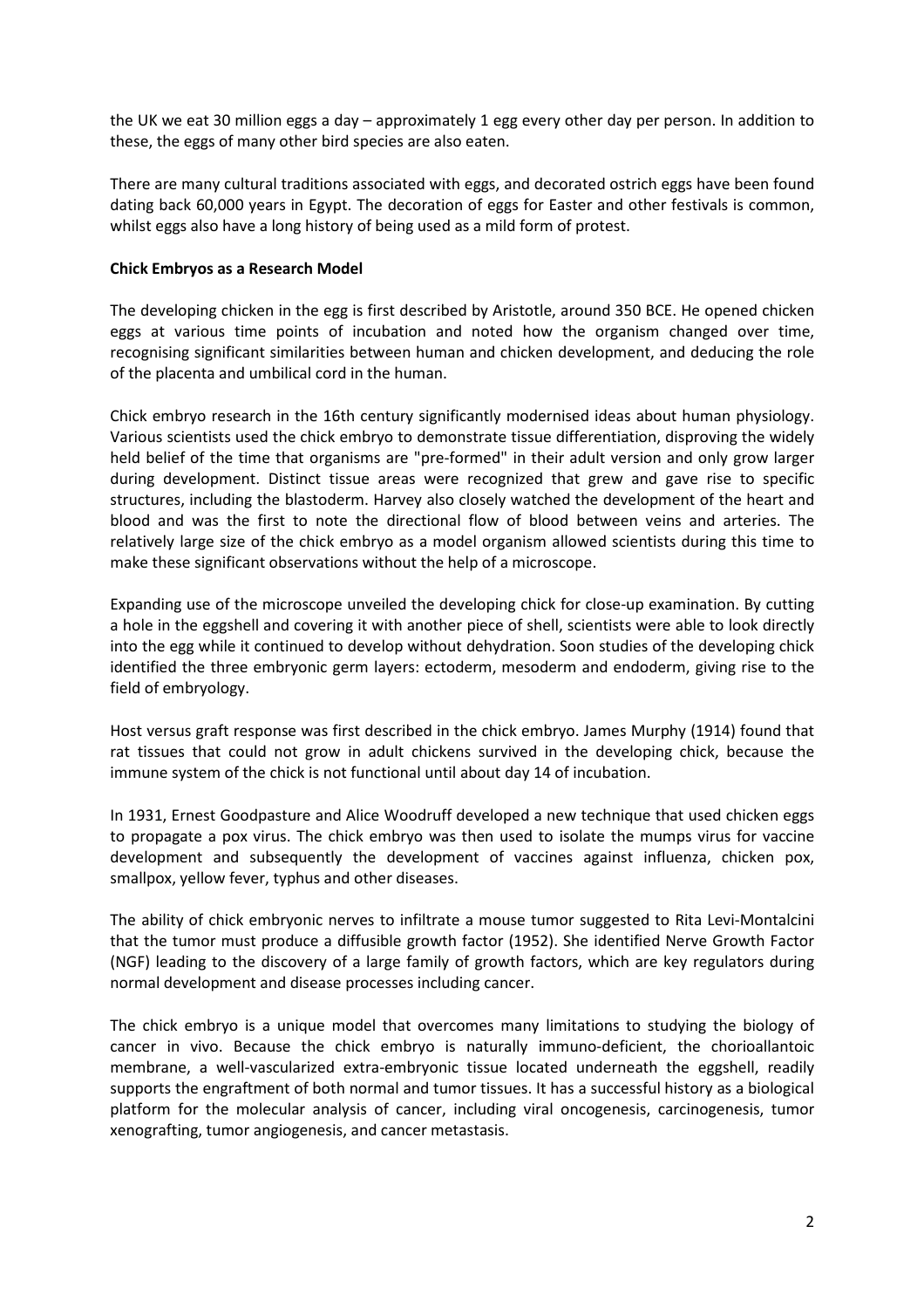The chicken genome was sequenced in 2004 and there are some fundamental similarities with the human genome. However, differences between human and chicken genomes help to identify functional elements: the genes and their regulatory elements, which are most likely to be conserved through time. Publication of the chicken genome enables expansion of transgenic techniques for advancing research within the chick model system.

# Reproduction in Chickens

All birds are **oviparous** – they reproduce by laying eggs. Most fish, reptiles and amphibians, as well as insects and arachnids are also oviparous, but the only mammals that lay eggs are the Monotremes (the Platypus and Echidnas).

In birds, the fertilisation of the egg takes place internally, unlike many fish and reptiles, where it takes place externally.

#### Male anatomy

Unlike mammals, the sperm of all birds remains viable at body temperature, and the testes are located in the body cavity.

The male chicken has two testes, located close to the chicken's backbone, immediately in front of the kidneys. They are bean shaped and light yellow in colour and can change in size, becoming larger when the bird is in the mating season.

In addition to producing spermatozoa, the testes also produce the male hormones that influence the secondary sex characteristics of roosters; comb growth; the size of the tail feathers; the development of spurs and wattles; male aggression.

From each testis leads a *ductus deferens*, which opens into a small bump, or papilla, on the back wall of the cloaca. The ducts start out narrowly next to the testes and gradually widen as they near the papillae. The papillae serve as the mating organs. (Note that the rudimentary copulatory organ located on the middle and front portion of the cloaca is inaccurately named because the chicken does not use it for copulation, or mating. It is used by breeders to classify the sex of baby chicks.)

The ductus deferens is the main sperm storage organ in male chickens. Applying external pressure in this area results in ejaculation, and the collection of sperm in this way for artificial insemination of hens often is referred to as "milking the rooster".



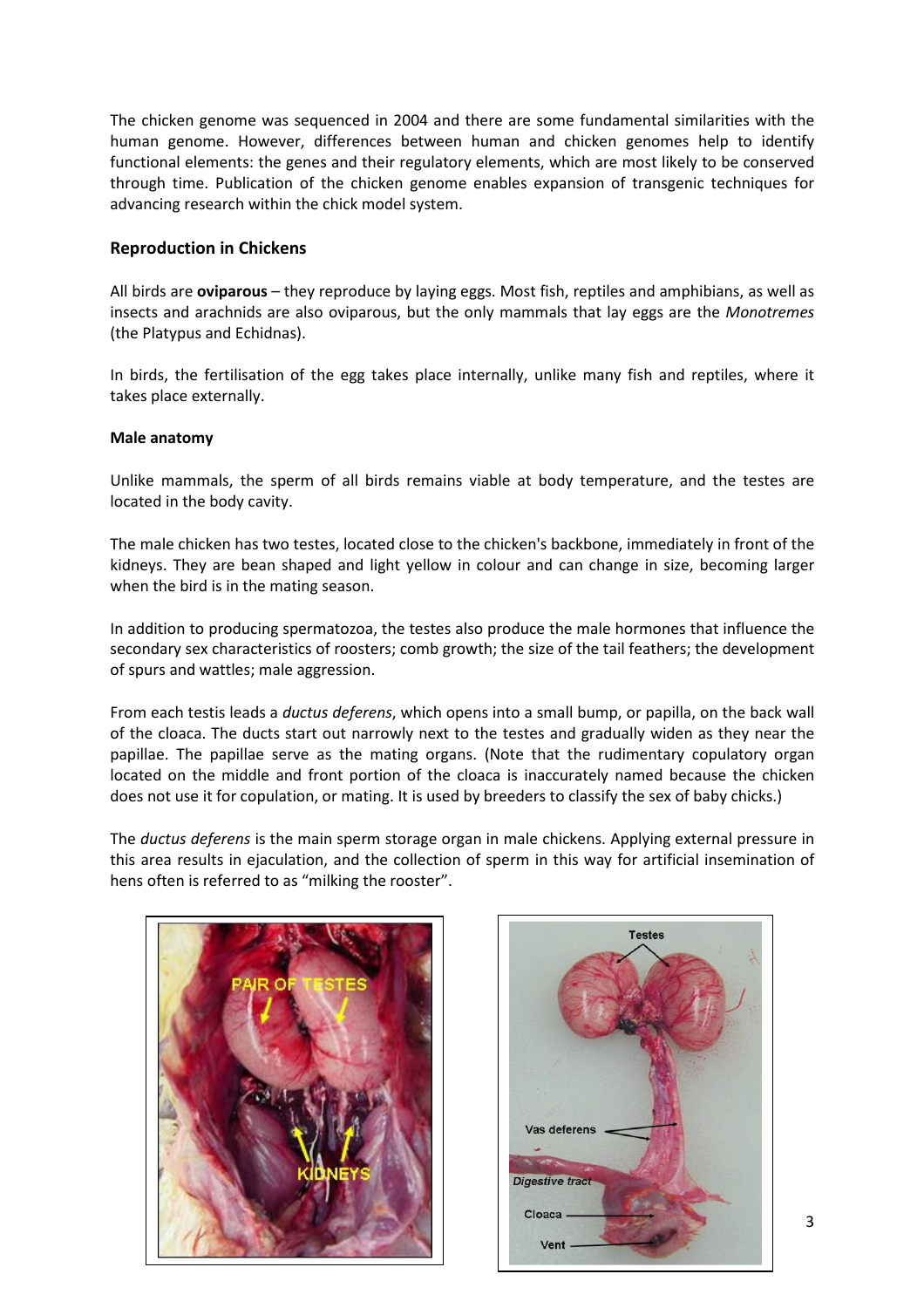### Female:

### Female anatomy

The female chicken has only one functioning ovary and oviduct, the left. The right ovary stops developing when the female chick hatches, but the left one continues to mature.

The ovary is fully formed when the chicken hatches and contains several thousand tiny ova, each ovum within its own follicle. As the female reaches maturity, these ova develop a few at a time into yolks.





**Ovary** 

The oviduct is a tube like organ lying between the ovary and the cloaca. In a mature hen it is approximately 25 to 27 inches long, sub-divided into a number of sections, in each of which a specific development of the embryo occurs:

|                                | Length     | Time             | <b>Function</b>                                                  |  |  |
|--------------------------------|------------|------------------|------------------------------------------------------------------|--|--|
| Infundibulum                   | 2 inches   | $15 \text{ min}$ | Picks up yolk, egg fertilized                                    |  |  |
| Magnum                         | 13 inches  |                  | 40-50% of white laid down-thick albumen                          |  |  |
| Isthmus                        | 4 inches   | 1.25 hours       | 10% albumen shell membrane laid down,<br>shape of egg determined |  |  |
| <b>Uterus</b><br>(Shell Gland) | 4.2 inches | 20.75 hours      | 40% of albumen, shell formed, pigment of<br>cuticle laid down    |  |  |
| Vagina/Cloaca                  | 4 inches   |                  | Egg passes through as it is laid                                 |  |  |

# Mating

When a rooster mates with a hen, he will climb onto her back and place a foot on each of her wings, forcing her tail feathers upward so he can press his cloaca to hers. The rooster ejaculates and transfers the sperm. Afterwards, he will often perform a dance, hopping around and strutting, while the hen un-ruffles her feathers, flaps her wings and walks away.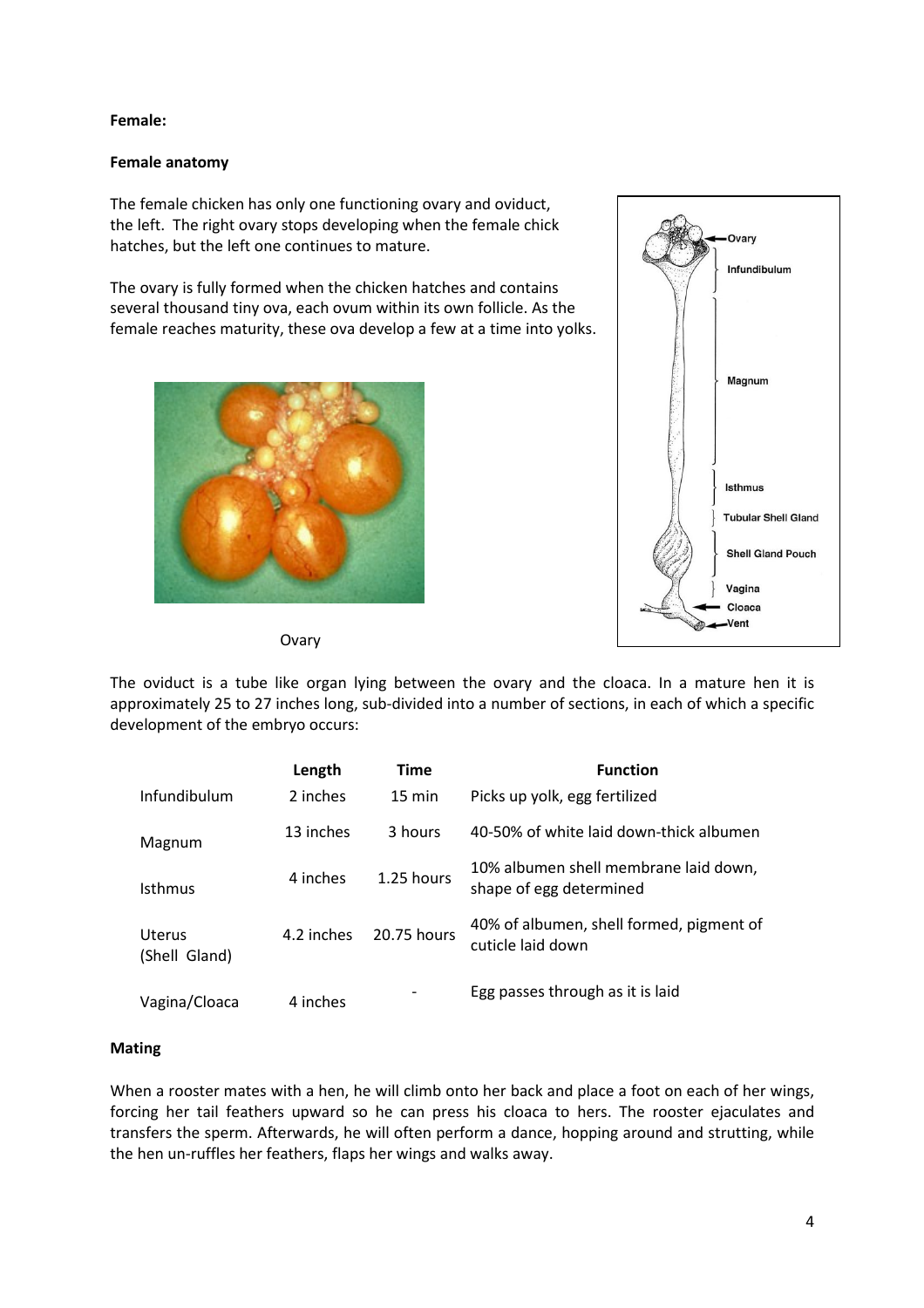# Fertilisation

Following mating, semen from the male bird enters the hen's cloaca and thence into the oviduct. It swims up the oviduct to the infundibulum, a process that can take several days, where it remains, awaiting the release of a yolk (oocyte) from the ovary.

When a yolk is fully developed, its follicle ruptures, releasing it from the ovary, where it enters the infundibulum of the oviduct. It is here that fertilisation takes place. A single ejaculation of sperm may remain viable in the infundibulum for some time and can fertilise successive oocytes over several days.

On the surface of every egg yolk there can be seen a tiny, whitish spot called the **blastodisc**. This contains a single female cell. If sperm is present when a yolk enters the infundibulum, a single sperm will penetrate the blastodisc, fertilizing it and the blastodisc becomes a **blastoderm**.

A membrane (vitelline membrane) is added to the yolk at this stage.

#### Development of the embryo inside the chicken

Shortly after fertilization, the blastoderm begins to divide into 2, 4, 8 and more cells and continues until the egg is laid, after which it subsides until the egg begins incubation.

Following fertilization, the blastoderm enters the magnum section of the oviduct, where the dense portion of the albumen (egg white) is added. This process takes about 3 hours. The egg then passes into the isthmus, where the two shell membranes form, over about 75 minutes. The shell membranes loosely contain the yolk and dense egg white until the rest of the albumen is added in the uterus.

The main part of the shell is added by the shell gland in the lower portion of the oviduct, over a period of about 20 hours. The shell is composed mainly of calcium carbonate, but this may be pigmented according to breed.

The chalazae, two cord-like structures which keep the yolk centered in the egg, first appear in the uterus. The chalazae also function as an axis around which the yolk can rotate and keep the germinal disc in hatching eggs uppermost at all times.

In the last portion of the oviduct, (the vagina), a thin coating called "bloom" is applied to the shell as a bacteriostat.

The whole process from fertilisation of the oocyte to egg laying only takes about 24 hours About 30 minutes after the egg is laid, another yolk is released and the process repeats itself.

For every breed of chicken there are guidelines for the optimum weight of the eggs (normally 50-75 grams).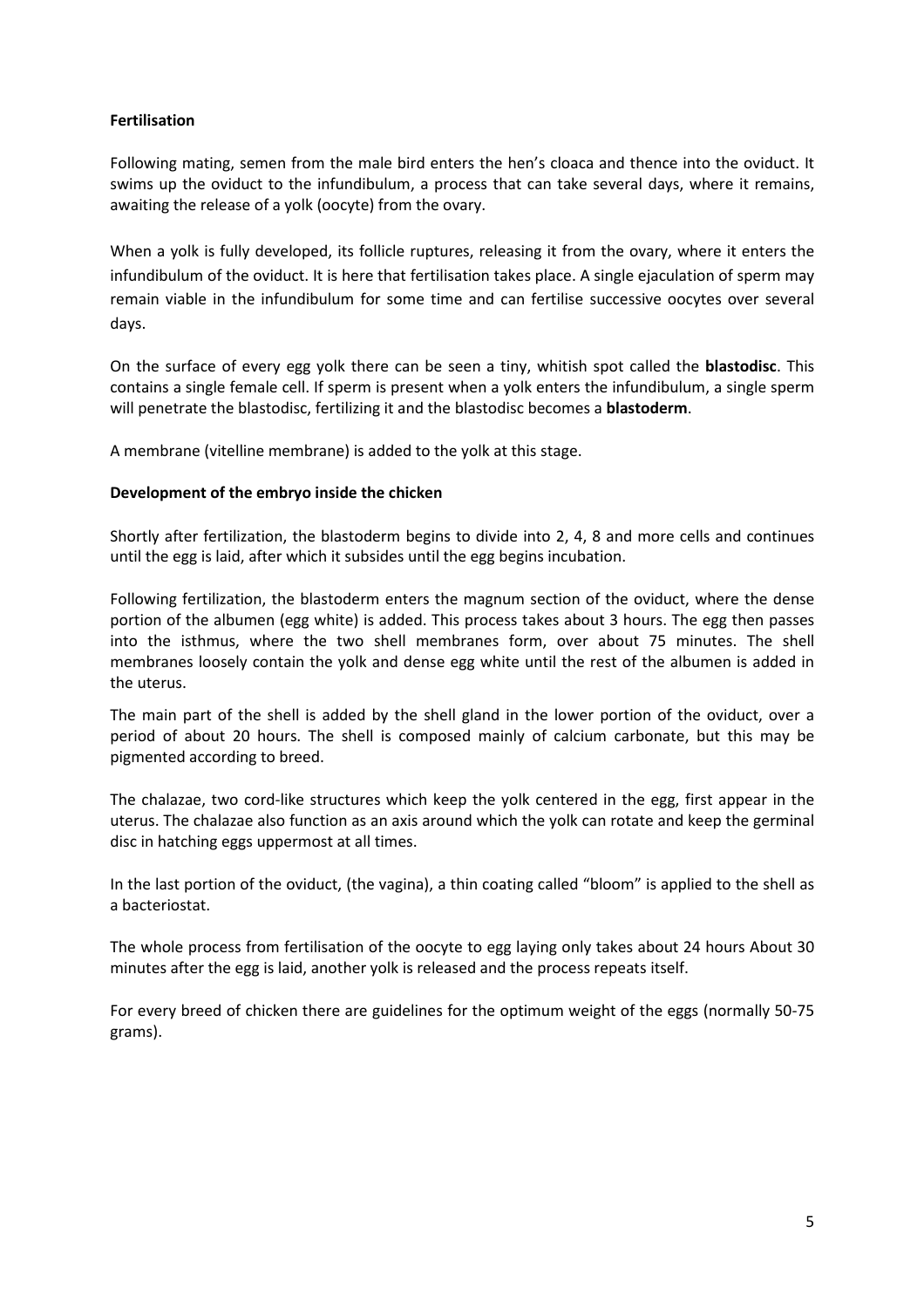### Development of the embryo inside the egg

Once an embryonated egg has been laid, it needs to undergo further development over a number of days before the chick is sufficiently well developed to hatch. Further growth of the embryo inside the egg depends upon suitable conditions in terms of temperature and humidity. This developmental process is known as incubation.

However, in domestic chickens, it is not necessary for incubation to commence as soon as the eggs are laid, because embryo development can be suspended for a period, provided the eggs are kept cool. In nature, this will allow the hen to accumulate a clutch of eggs, which can then be incubated together, causing the young to hatch simultaneously.

### Storage and Chilling:

In commercial situations, advantage can be taken of this phenomenon to "store" fertile eggs of domestic poultry (and several other species) for up to 14 days. Freshly laid fertilised hens eggs should be "stored" at 12-16°C and 75% RH in "chilling cabinets". Chilled eggs can be transported over long distances before incubation, provided this occurs within 14 days, (preferably 7 days), after which hatchability declines significantly.

#### Incubation

In most birds, the conditions necessary for successful incubation are provided by body heat from the parent bird. However, some birds, notably the Megapodes, use heat generated from rotting vegetable material, effectively creating a giant compost heap, while others may bury the eggs in sand burrows to make use of heat from the sun. In some desert climates, birds may actually need to keep the eggs cool during the heat of the day, and stand over them drooping their wings to provide shade.

In those birds that incubate their eggs by using body heat, the work can be divided differently between the sexes. It is usually the female that incubates the eggs, although in some species the male and the female take turns, whilst in the cassowaries, only the male incubates. The male Mountain Plover incubates the female's first clutch, but if she lays a second, she incubates it herself.

In domestic chickens, the act of sitting on a number (clutch) of eggs to incubate them is called brooding, whilst the behavioral tendency to sit on a clutch of eggs is called broodiness.

The incubation period, the time from the start of uninterrupted incubation (setting the eggs) to the emergence of the young chick (hatching), is as shown below for the common poultry species:

| <b>Species</b>    | Chicken | urkev | Duck     | Goose | Quail | Ostrich | Pheasant |
|-------------------|---------|-------|----------|-------|-------|---------|----------|
| Incubation (days) | $21-22$ | 7-28  | $7 - 28$ | 25-28 | 16-21 | 35-45   | 24       |

Note that whilst brooding, the chicken ceases to lay any more eggs, and following the hatch it may be some time before it re-commences laying. For these reasons, most commercial breeds of domestic chicken have had such "broody" behavior selectively bred out of them in order to increase egg production.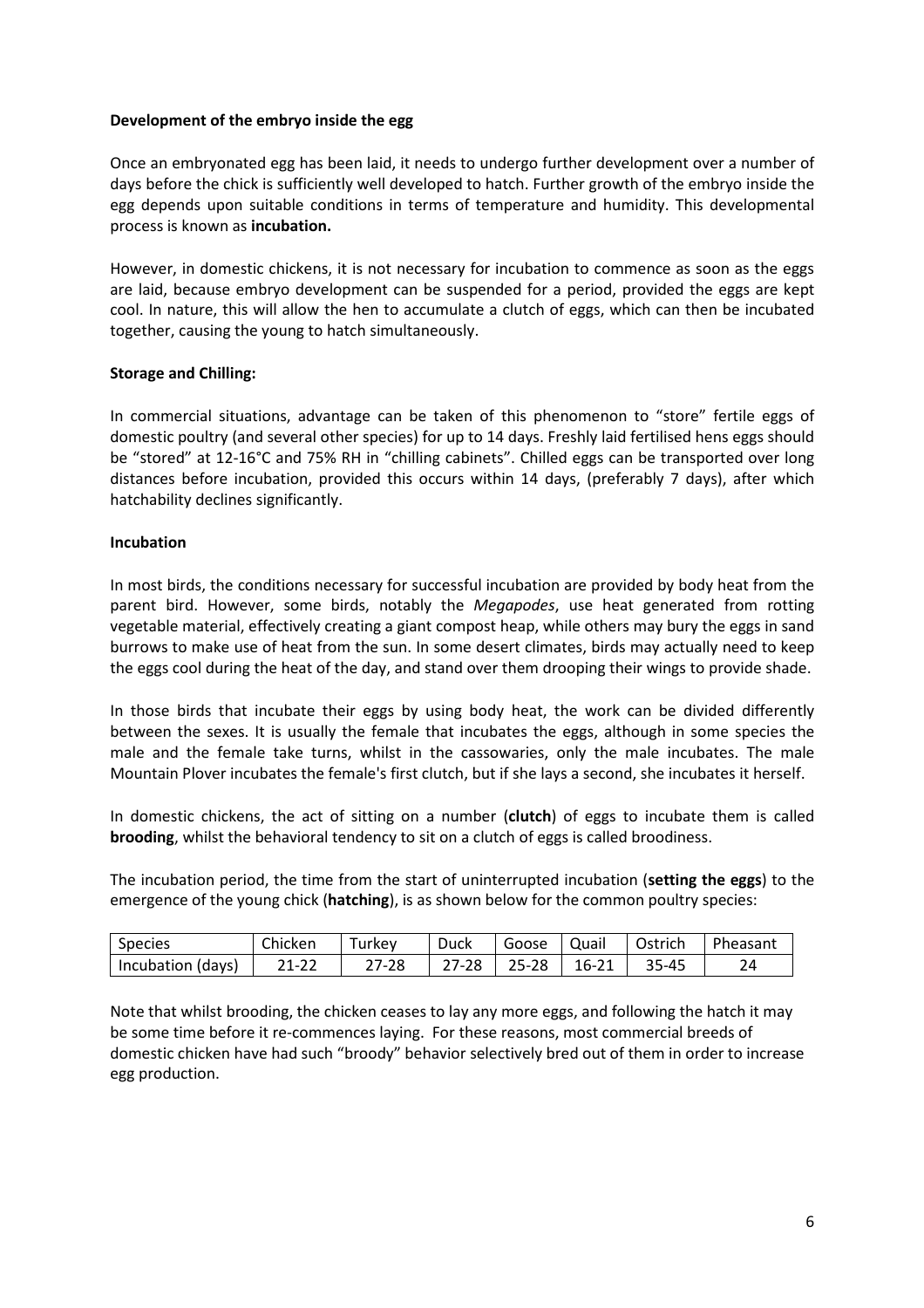# Artificial incubation

### **History**

Around 3,000 years ago, the early Egyptians were incubating hens eggs, using large mud-brick buildings with a series of small rooms (ovens) located at each side of a central passageway. In the upper part of these "small incubation rooms", there were shelves for burning straw, camel manure or charcoal in order to provide radiant heat to the eggs below. Vents were located in the roof of these chambers, which allowed smoke and fumes from the fires to escape and also provided some light. Thousands of eggs were placed on the floor of each incubator room and they were turned twice a day. Temperature control was achieved by controlling the strength of the fire and by regular openings of vents in the roof of the ovens and passageway. Humidity was controlled by spreading moist jute over the eggs when necessary. In this rudimentary incubation system, the temperature, humidity and ventilation were constantly checked and controlled by the hatchery workers, who lived inside the building.

Aristotle, writing about poultry at around 400BC, describes a similar method to Egyptian incubators, but the necessary heat for the eggs was provided by burying them in piles of decomposing manure. Artificial incubation of eggs using a similar method was also practiced in China as early as 246 BC and this eventually spread through South East Asia.

Attempts to introduce the Egyptian methods of artificial incubation to Europe were made in the mid 1600's, but they were not successful, probably due to the adverse winter climate in Europe at that time.

After the failure to introduce Egyptian incubators into Europe, the objective became to develop more sophisticated mechanical machines. In 1750, a French scientist, de Beaumur, published a book describing the use of fermentation to heat the incubator, as well as a rudimentary type of thermometer. Over the following 100 years, more experimental incubators were produced, some using hot water, some heated by charcoal and others by steam. However, very few of these machines were successful as they were unable to restrict the range of temperatures to the narrow range which was required.

In the second half of 19th century, Charles Hearson invented the first temperature regulated incubator, and from this point on, several models of small machines were developed and sold.

In the first decades of 20th century, electric "forced-draught" machines revolutionized the production of day-old chicks in the USA. These incubators allowed massive production of chicks with very much less labour, resulting in reduction of production costs and the commercial poultry industry was born.

From 1960 onwards, the progress of the poultry industry was extremely rapid. Huge flocks were reared in a single building and the capacity of incubators was increased to support this growth. Advances in technology led to electronic temperature regulation, automatic humidifiers and eggs turned automatically 24 times a day.

The 21st century has seen the development of systems for the automatic measurement of carbon dioxide, weight loss from eggs and even the temperature of the eggs in situ. The data are used to control heating, cooling, humidification and ventilation of the machines.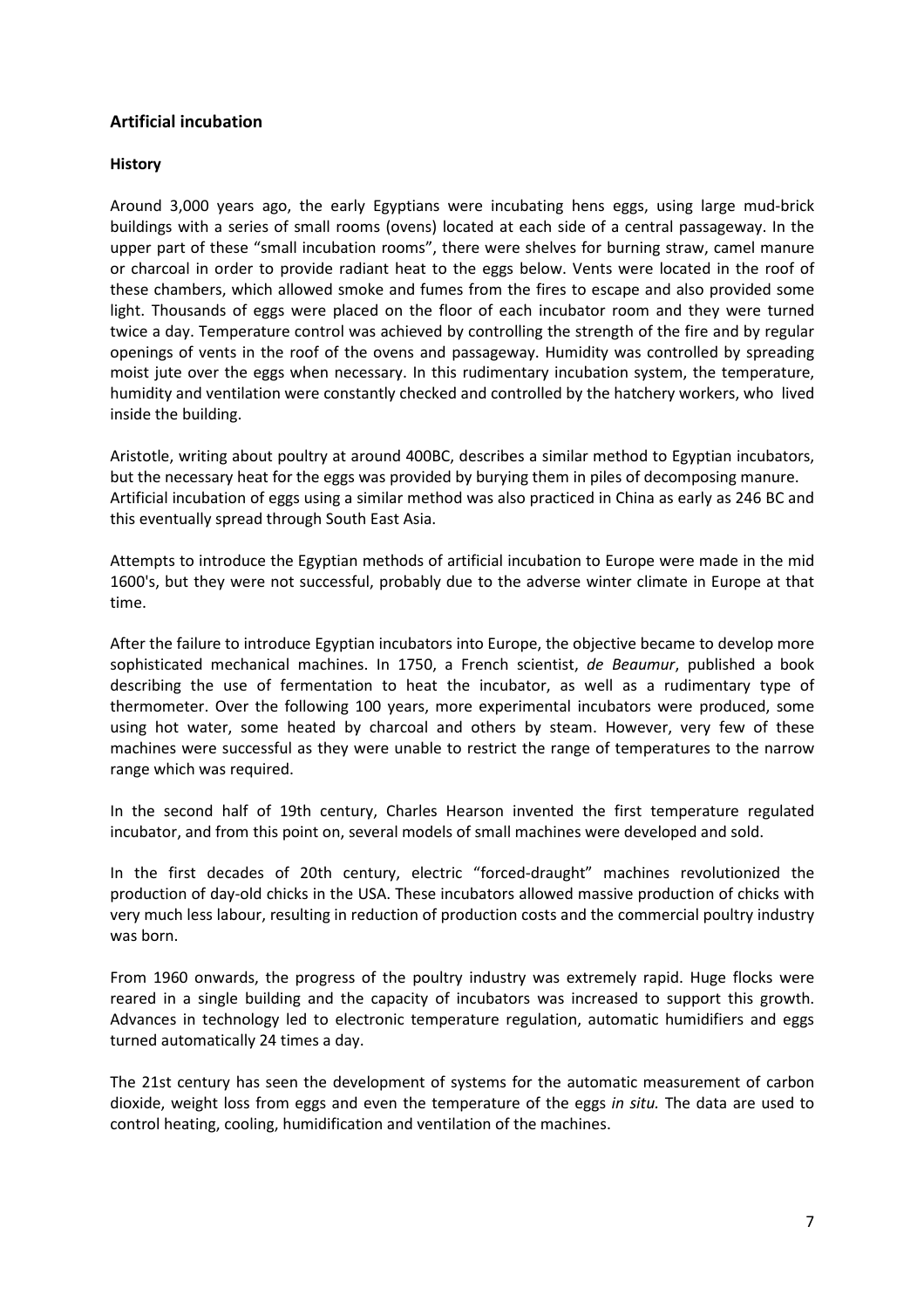# Artificial Incubation

### Setting eggs

To start the incubation process, chilled eggs should be gently warmed to 20°C for 4-6 hours, before placing them in trays in an incubator. There are several types of incubator on the market, but for large numbers of eggs, forced air incubators are usual.

Eggs should always be set with the taglion, (pointed end), downwards and the air cell uppermost. Eggs that have been transported should be allowed to rest for 24 hours prior to setting, to allow the contents of the eggs to settle. The hatch rate of shipped eggs is usually lower than that of fresh eggs.

Four factors are critical for a successful hatch:

### 1) Temperature

The temperature at the centre of the egg should be maintained at  $100^0$ F (37.7 $^0$ C), although the acceptable range is 97-102<sup>0</sup>F. Mortality is seen if the temperatures falls below 96<sup>0</sup>F or rises above 103<sup>°</sup>F for a number of hours. As little as a 1<sup>°</sup>F increase for a prolonged period will reduce hatch rates and a temperature of 105<sup>°</sup>F for 15 minutes will seriously compromise the viability of the embryos. However, a slight reduction in temperature over the incubation period (0.5 $^0$ F/week) is acceptable. Low temperatures will retard embryo growth, delaying the hatch.

Note that as the embryos develop, they produce extra heat and just before hatching, this may be considerable. Generally speaking, overheating is worse than cooling, but fluctuations in temperature will also result in reduced hatch rates.

The temperature of the room in which the incubator is housed should be held between 55-65<sup>0</sup>F, and be free from drafts and direct sunlight. An incubator should also be operated for several hours to stabilize its internal atmosphere before fertile eggs are set. Do not adjust the heat upward during the first 48 hours after eggs are set, as this may overheat the eggs. The eggs take time to warm to incubator temperature and in small incubators the temperature may drop below 98°F for the first 6-8 hours, or until the egg warm to 99°-100°F.

# 2) Relative Humidity

The relative humidity of an incubator maintained at  $100^0$ F should be 60% (range 55-65%). If the humidity is excessive in the early stages, then the chick may be drowned in excess moisture. If the humidity is too low, then the the egg will lose water, the membranes will dry and the chick will fail to grow, be late hatching and may fail to break out of its shell.

Humidity values are less critical in the early stages of incubation than in the later stages. The degree of evaporation can be assessed by candling, (to view the size of the air sac), or by measuring weight loss. As incubation proceeds, the egg will normally become lighter, and the air sac will shrink, owing to evaporation.

Towards the end of incubation, the humidity must be raised, which will help the chick to hatch.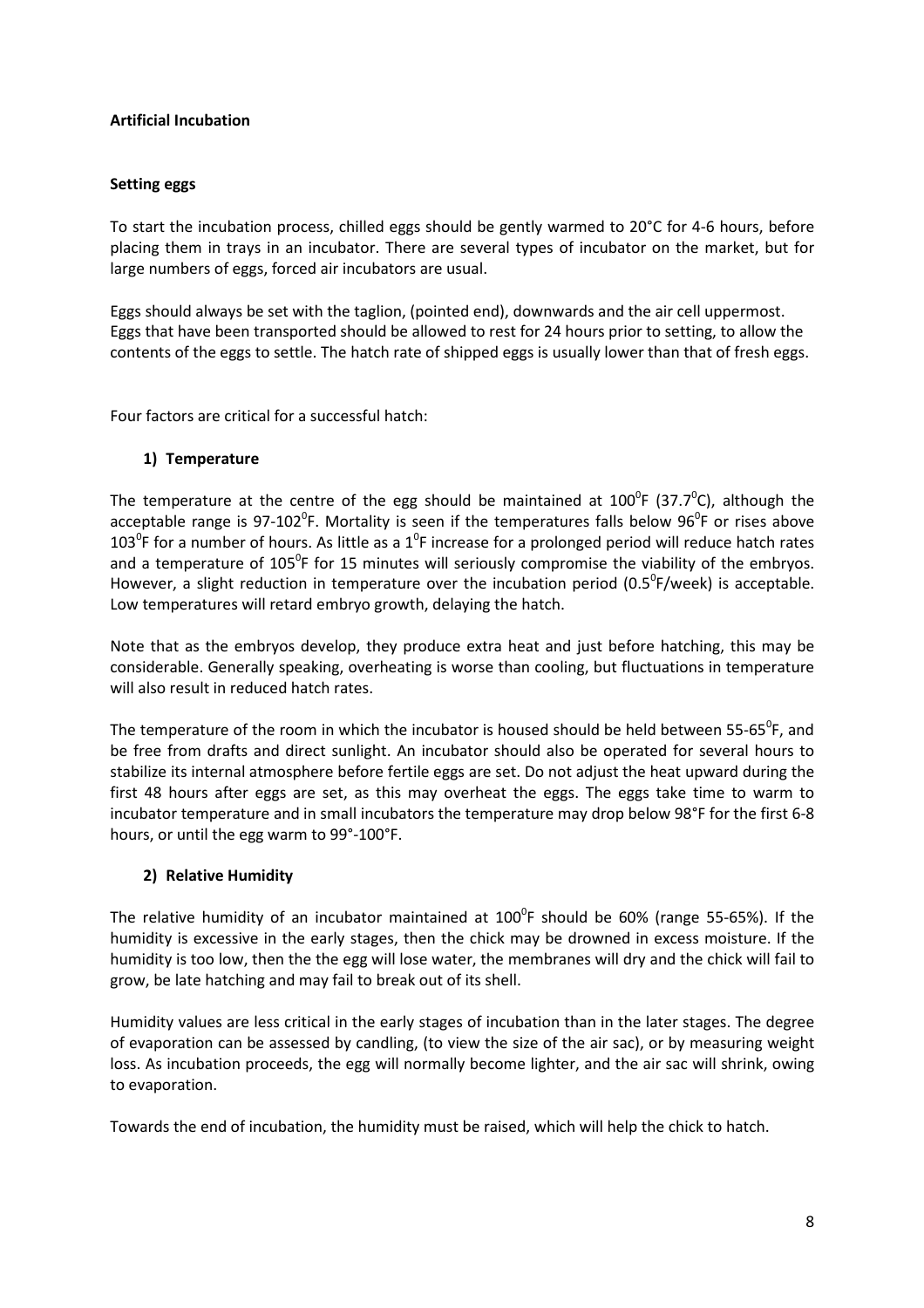# 3) Ventilation

Air circulating in the incubator will bring oxygen to the egg and remove carbon dioxide. This must be done without causing draughts and removing too much moisture. From day 12 the chick embryo relies on oxygen in the atmosphere and is susceptible to build-up of carbon dioxide.

The concentration of oxygen should be above 20% and  $CO<sub>2</sub>$  should be below 0.5%. Air movement past the egg should be 12 cubic feet/ minute. Airflow rates and  $CO<sub>2</sub>$  levels should be monitored. Older eggs will require increased ventilation.

# 4) Turning

The broody hen will turn her eggs twice an hour. If the eggs aren't turned, the embryo may stick to the shell and can hatch with physical defects.

For best results, artificially incubated eggs should be placed with the pointed end down and turned at least three times per day, until day 18 (three days before hatching). Most modern machines will turn once/hour.

# Days 18-21

Three days before hatching (day 18-19), eggs are moved to a "hatcher" where the temperature is lowered to 36.1-37.2°C and the relative humidity increased to 75%. This keeps the membrane around the hatching chick from drying out once the chick cracks the shell. They are not turned in the hatcher.

Many commercial incubators are industrial-sized with shelves holding thousands of eggs at a time.

# Fertility and Candling

Normal fertility may vary from 55% - 95%, depending on the season, condition and type of bird. Throughout incubation, the fertility of the eggs can be checked by candling. This involves shining a bright light through the egg shell, to display the presence or absence of the embryo and the network of blood vessels surrounding it. Candling is normally carried out at about day 7. If there is no sign of development by day 10, then "clear" eggs should be discarded.

Candling a chicken egg

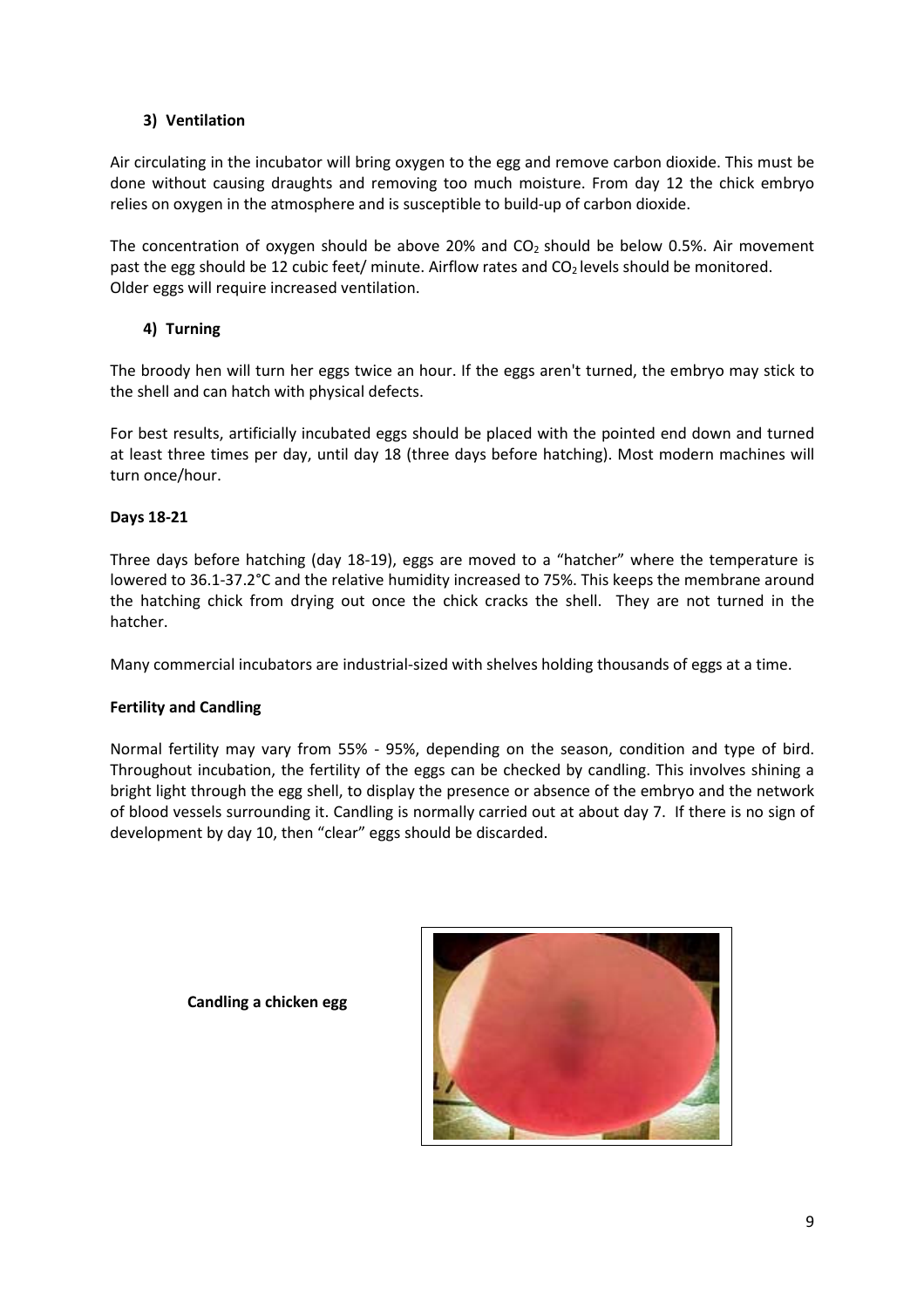# The Air Cell

Soon after an egg is laid, a small air bubble forms in the large end under the shell, between the inner and outer shell membranes. This air bubble relieves stress and pressure on the embryo resulting from changes in temperature and will expand as fluid is lost from the embryo. The lower the relative humidity of the incubator, the more fluid is depleted and the larger the air cell grows.

By the time of hatching, the air cell should have enlarged to the point where the chick can reach its beak through the membrane wall, allowing it to breathe, before it pips through the shell, after which it will "zip" around the shell. If humidity has been excessive, the chick may pip internally into the air cell and drown in excess fluid. On the other hand, if humidity has been too low, the air cell will be oversized and the chick may be "shrink wrapped" in the inner membrane and unable to hatch.

### The Egg Membranes

During the incubation process, the 4 membranes of the chicken egg play a vital role in maintaining life:

Yolk sac: Envelopes the yolk, which acts as a food source during incubation. Any remaining yolk at hatching is drawn into the abdomen of the chick and used as food for the first 2-3 days after hatching.

Amnion: a protective fluid filled sac that surrounds the embryo for protection.

Allantois: develops a circulatory system that connects to the embryo and serves 3 functions:

- a. Respiratory
- b. Excretory
- c. Digestive

Chorion: This membrane fuses the inner shell membrane to the allantois.

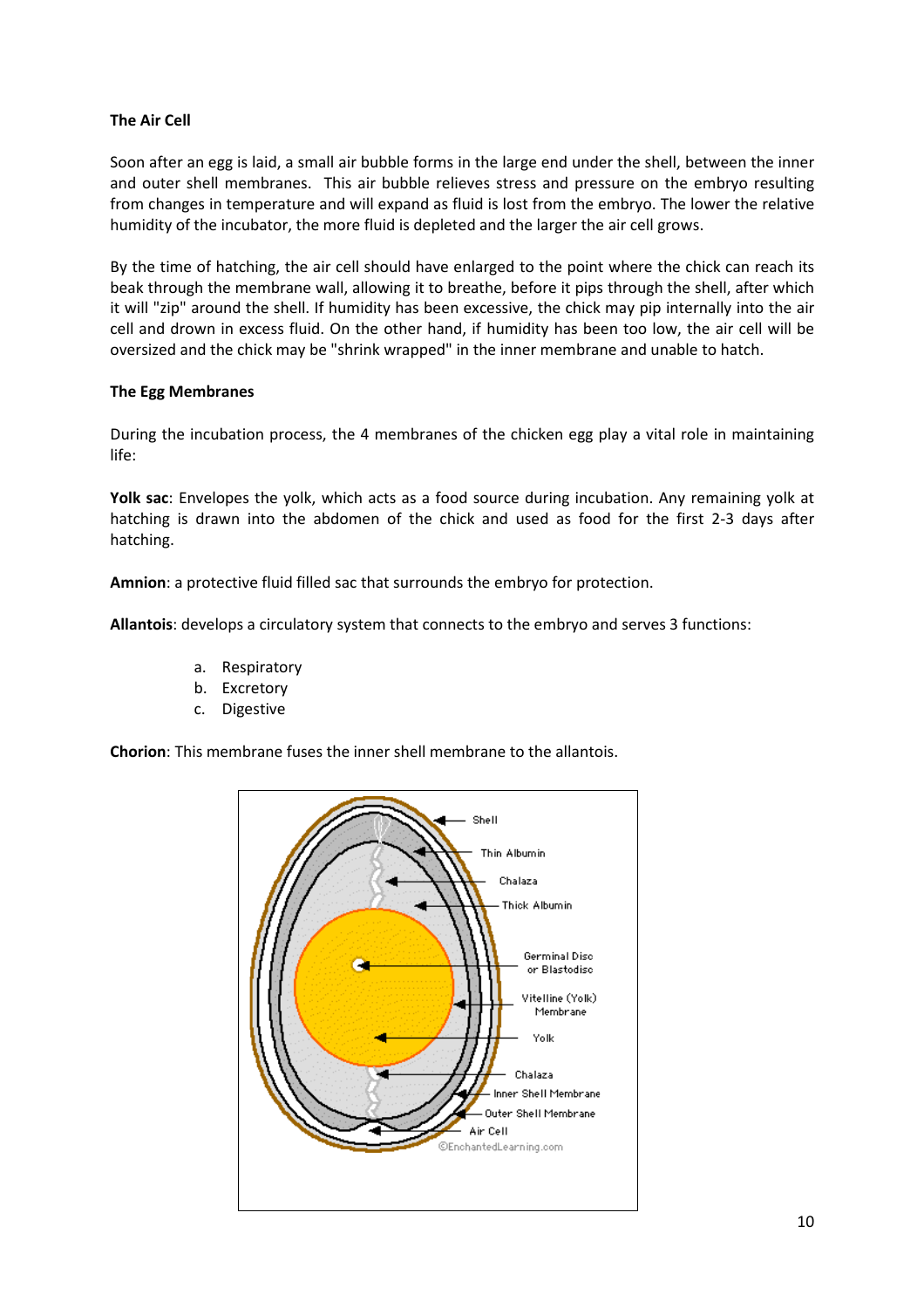#### Influenza virus growth in eggs

Before the development of cell culture, many viruses were propagated in embryonated chicken eggs. Today this method is most commonly used for growth of influenza virus. The excellent yield of virus from chicken eggs has led to their widespread use in research laboratories and for vaccine production. The majority of influenza vaccines – both inactivated and infectious – are produced in chicken eggs.

On average it takes one or two eggs to produce a single dose of annual flu vaccine. To produce a reassorted vaccine strain in the face of an epidemic, eggs may be inoculated with a mixture of the epidemic influenza virus strain (red) and a standard strain (green). Both strains replicate themselves, but as they do so their genetic material becomes mixed, producing hybrids. The reassortants are analyzed, and those with the epidemic strain surface proteins but other genes of the standard strain will be selected. These are injected into different eggs to replicate before harvesting.

Since influenza virus vaccines are cultivated in eggs, people with egg allergies cannot be given influenza vaccines.

#### Virus inoculation in embryonated eggs

Viruses are obligate intracellular parasites. They depend totally on host cells for their existence. For this reason, they have to be cultured in a cellular environment.

Viruses may be cultured in embryonated eggs. They may be cultured by inoculation into the chorioallantoic membrane (CAM), allantoic cavity, amniotic cavity, or yolk sac, depending on the virus. They may also be grown in cell lines, tissue primary cultures, or by inoculation into suckling mice.



#### Routes of Injection

Different viruses can be injected into an egg at different sites, and the egg can be easily observed for viral replication throughout the development of the chicken embryo.

Virus inoculation into the chorioallantoic membrane (CAM) is used for e.g. Variola or Vaccinia viruses. As the viruses replicate they produce visible lesions called pocks. Each infectious virus particle forms one pock. The CAM can also be used for culture of some fungi.

Inoculation into the allantoic cavity provides a rich yield of influenza and some paramyxoviruses. Allantoic inoculation is employed for growing the influenza virus for vaccine production. Other allantoic vaccines include Yellow fever (17D strain), and rabies vaccines. Duck eggs are bigger and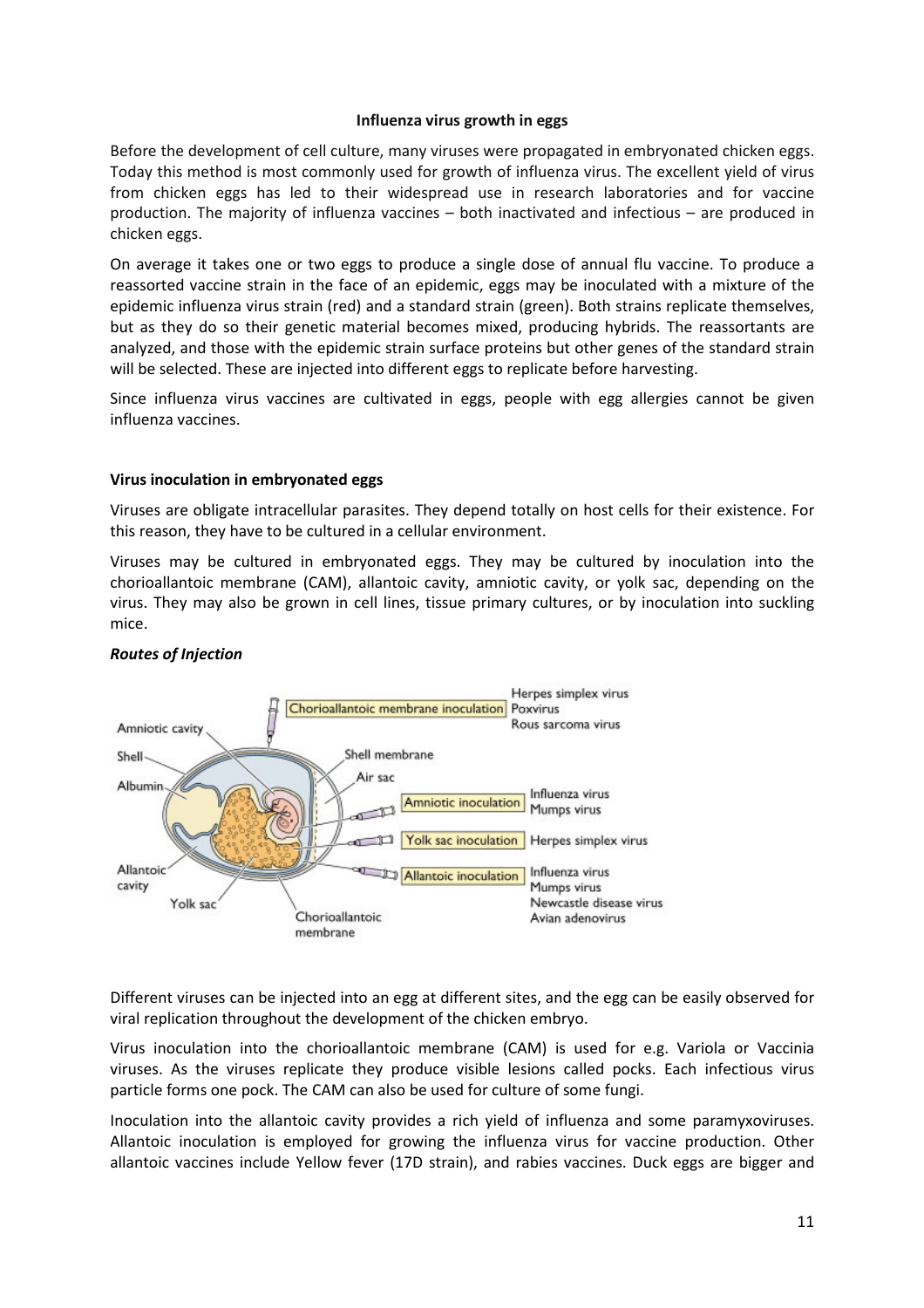have a longer incubation period then hen's egg. They therefore provide a better yield of rabies virus and have been used for the preparation of the inactivated non-neural rabies vaccines.

The amniotic cavity is the site used for primary isolation of influenza A virus and the mumps virus.

The yolk sac is the preferred site for culture of Chlamydia, Rickettsia & some viruses.

Eggs are used for mass vaccine production in influenza. Fertile chicken eggs provide a convenient, space-saving incubator. Eggs are sterile, low cost, easy to maintain, and readily available. As well as being free from bacteria and many latent viruses, they are also free from exposure to specific and non-specific elements of the immune system.

NB All procedures involving the manipulation of infectious materials should be conducted within biological safety cabinets, specially designed hoods, or other physical containment devices, or by personnel wearing appropriate personal protective clothing and equipment according to the relevant ACDP containment level.

Eggs used for cultivation must be sterile and the shell should be intact and healthy. Eggs should be candled prior to inoculation to ensure they are viable, then the inoculated eggs candled daily to check the embryos inside. See figure 1. For propagation of influenza virus, pathogen-free eggs are used 7-12 days after fertilization.

### Figure 1. Determination of the viability of the embryo



Candling



Under the candling lamp, the embryo appears as a dark shadow with the head as a dark spot. Healthy embryos respond to the light by moving. Sometimes this movement is very sluggish and it can take 30 to 40 seconds for the embryo to move. This indicates the embryo is not healthy and the egg should be discarded.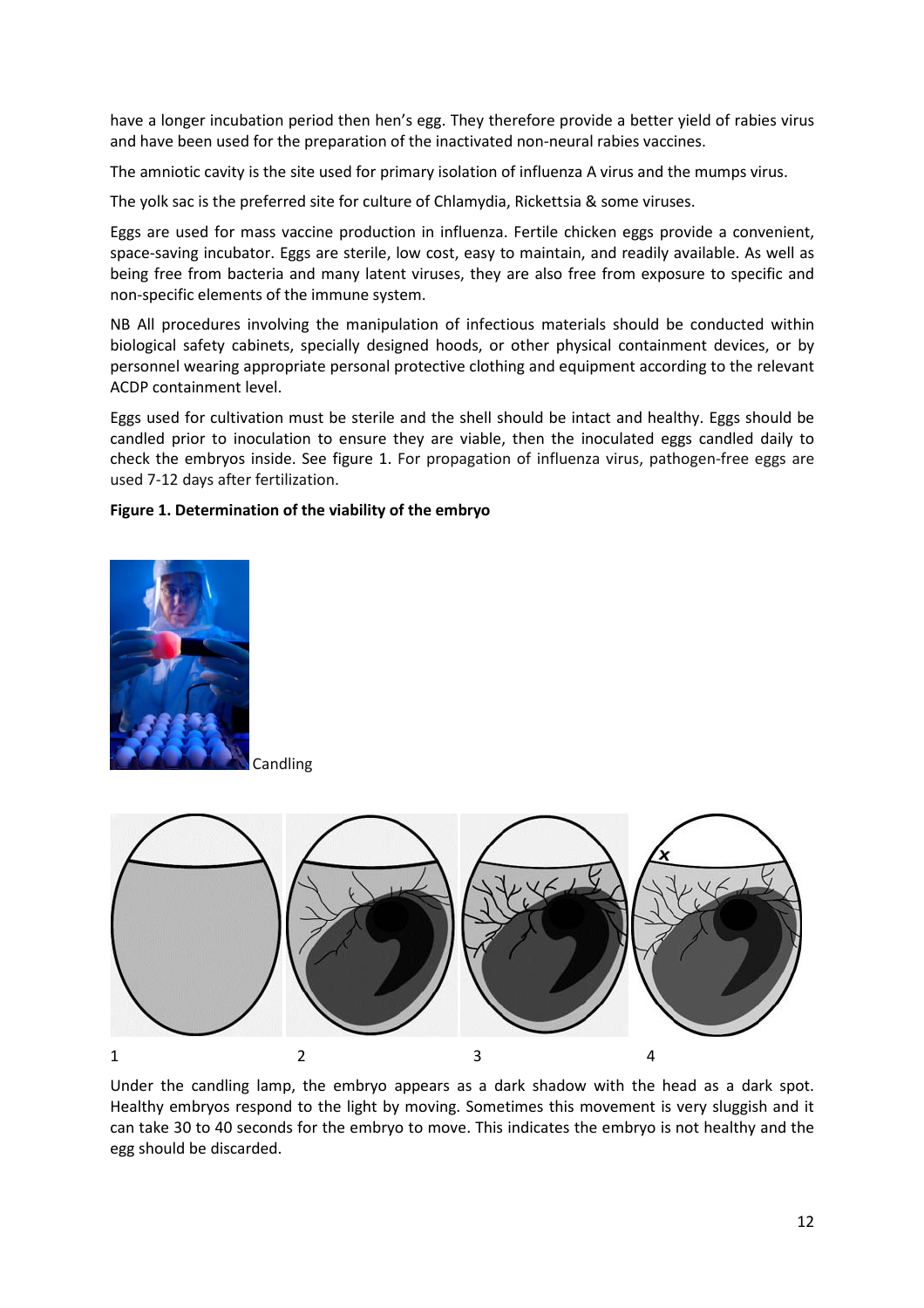Look carefully at the blood vessels. They are well defined in a healthy embryo. After an embryo has died, the blood vessels start to break down. They then appear as streaks under the shell when viewed under the candling lamp. Candling will also reveal cracks in the eggshells. Eggs with cracked shells should be discarded.

1. Infertile eggs: These are easy to detect, as the egg is clear. Discard

2. Early deaths: The embryo has developed for several days and then died. Candling will reveal a small dark area and disrupted blood vessels. Often deteriorating blood vessels will appear as a dark ring around the egg. If the embryo is small and does not move, and the blood vessels have broken down, discard these eggs.

3. Late Deaths: These are often difficult to tell apart from a viable embryo at the same stage of development. Look for the absence of movement and the breakdown of the blood vessels. Discard these also.

4. Viable Embryos: These have strong healthy well defined blood vessels and the embryo moves in response to the light. Mark the air sac and the inoculation site and then return the eggs to the incubator ready for inoculation.

### Materials needed:

- Eggs: sterile 7-12 day embryonated eggs (usually 9-10 days).
- Egg rack.
- Egg shell punch. A dental drill can be used if it is available. Otherwise an egg shell punch can be improvised from e.g. a needle (20 gauge) and a rubber stopper. Insert the needle into the rubber stopper so that only 1 mm of the tip is showing (see figure 1).
- Cotton wool.
- A 70 % alcohol solution in water.
- Syringe 1 mL.
- Needles (25-27 gauge, 16 mm).
- Sellotape or melted wax to seal the inoculation site.
- Inoculum. This must be free of microbial contamination.
- Discard tray.



Figure 2. a) Egg shell punch b) Improvised egg shell punch

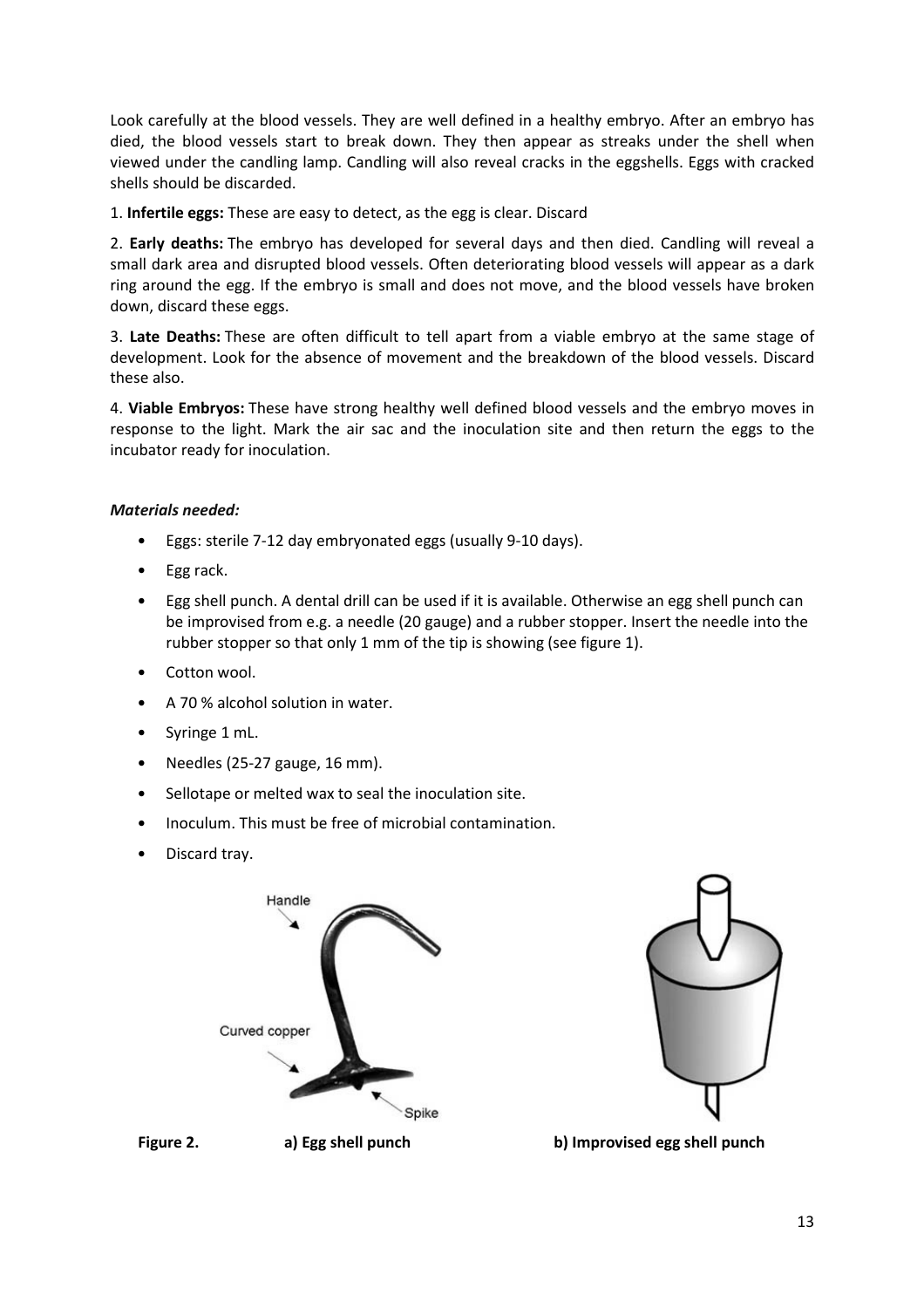# Procedure:

1. Determine the location of the air sac

Candle the eggs and identify the air sac. This will usually be at the larger end. In some eggs the air sac will have not developed on the blunt end but half way down the egg. These eggs are not suitable for vaccine production.

2. Mark the inoculation site

Hold the blunt end of the egg against the aperture of the candling lamp and note the position of the head of the embryo. Turn the egg a quarter turn away from the head. Draw a line on the shell marking the edge of the air sac, and draw an X approximately 2mm above this line. This X marks the inoculation site.

Alternatively a non-veined area of the allantoic cavity just below the air sac is located and marked with a pencil. A hole will be made in the shell at this position for the inoculation. Another hole should be drilled at the top of the egg, otherwise when virus is injected, the pressure in the air sac will simply force out the inoculum.

3. Inoculation procedure

Place the egg with the air sac uppermost in the egg rack. Use cotton wool and 70 percent alcohol to swab the end of the eggs to be inoculated. Allow the alcohol to evaporate. Use a sterilised eggshell punch or needle, and/or swab it with alcohol solution. Pierce a hole in the end of the egg at the marked inoculation site.

Draw the inoculum into a 1 mL syringe. Keeping the needle and syringe vertical, place the needle through the hole in the eggshell. The needle passes through the hole in the shell, through the chorioallantoic membrane, and the virus is placed in the allantoic cavity. The needle will need to penetrate approximately 16 mm into the egg to reach the allantoic cavity. Inject 0.1 mL of inoculum into the egg (see figure 3).

Withdraw the needle from the egg and seal the hole in the shell with tape or melted wax.

Place the inoculated eggs into a second incubator at 37 degrees C for 48 hours.



#### 4. Harvesting the virus

During incubation, the virus replicates in the cells that make up the chorioallantoic membrane. As new virus particles are produced, they are released into the allantoic fluid. To harvest the virus, the top of the egg shell covering the air sac is removed. The shell membrane and chorioallantoic membrane are pierced with a pipette, and the allantoic fluid withdrawn – usually about 10 ml per egg. Sufficient virus may be produced in one or two eggs (depending on the viral strain) to produce one 15 microgram dose of vaccine.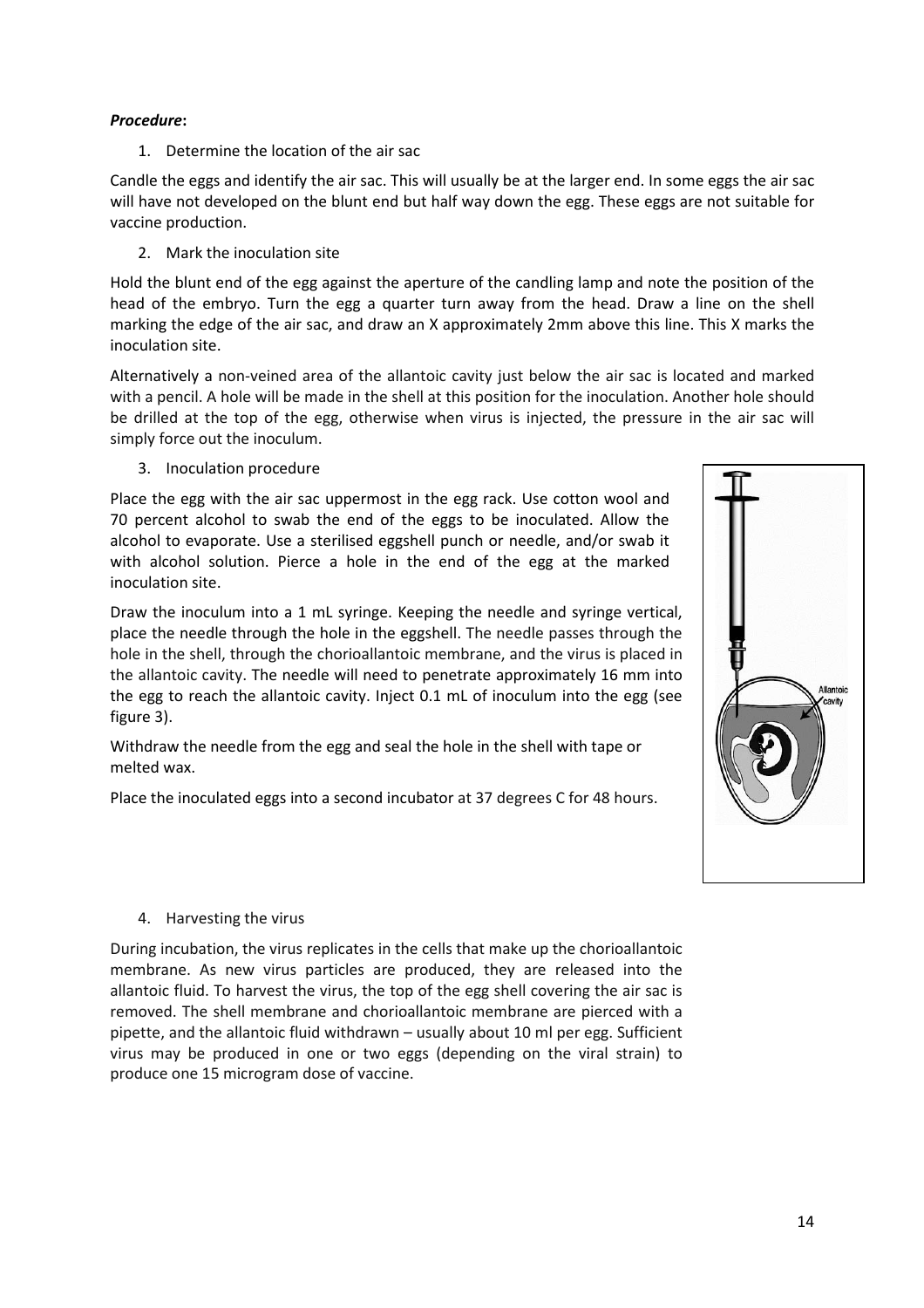### Windowing eggs

For some studies, it is necessary to open the egg shell to allow access to the embryo for manipulation and then to close it again afterwards, without minimal disturbance to the growth and viability of the developing embryo. If a flap of shell is created to cover the window, then it may also be possible to open this periodically throughout incubation to observe or further manipulate the developing embryo. This can be done from as early as day 2 of incubation, although windowing at the very early stages of incubation will substantially reduce hatchability. At day 1, there may be less than 5% survival, although this figure will rise to over 50% at day 8-10.

There are several techniques for creating a window in the shell, but the same principles apply to all…..

#### 1) Candling

It is essential to candle the eggs before use, as this will reveal infertile eggs and any damaged shells (cracks etc). Discard these.

### 2) Sterility

An SPF chick embryo is essentially sterile until it hatches, and it is vital that infection is not introduced during the procedure. Wipe the egg shell with 70% alcohol before commencing and always use sterile instruments.

### 3) Removing albumen

It is necessary to remove 3-4ml of albumen from the egg before a window is cut. This will allow the chorio-allantioc membrane to fall away from the shell and avoid damage when cutting the shell. Cover the blunt end of the egg (aerus), with a small piece of scotch tape and make a small hole through this and the egg shell, into the air sac. Use an egg shell punch, or the point of a sharp pair of scissors, or a pointed scalpel blade. The hole needs only to be small – enough to introduce a 19 gauge  $1\frac{1}{2}$  inch needle through. Holding the egg horizontally, so the embryo is at the top, angle the needle downwards (away from the embryo) at 45<sup>0</sup> to the horizontal, and remove 3-4 ml of albumen. Re-seal the hole by covering with tape and discard the albumen.

#### 4) Creating the window

Lay the egg on its side such that the embryo will be at the top and apply a larger piece of scotch tape to the side of the egg, over the animal pole. Taking a sharp pair of scissors, or a dental cutter, remove a window of shell approximately 1cm square from the equator of the egg, but leaving a "hinge, so that the shell is not completely detatched. Should the shell crack during this procedure, then the egg should be discarded.

#### 5) Repairing the window

Once the procedure has been carried out, the window should be replaced and re-sealed using more scotch tape. There will be room air trapped under this, which is believed to be one of the factors that reduce viability of embryos using this technique.